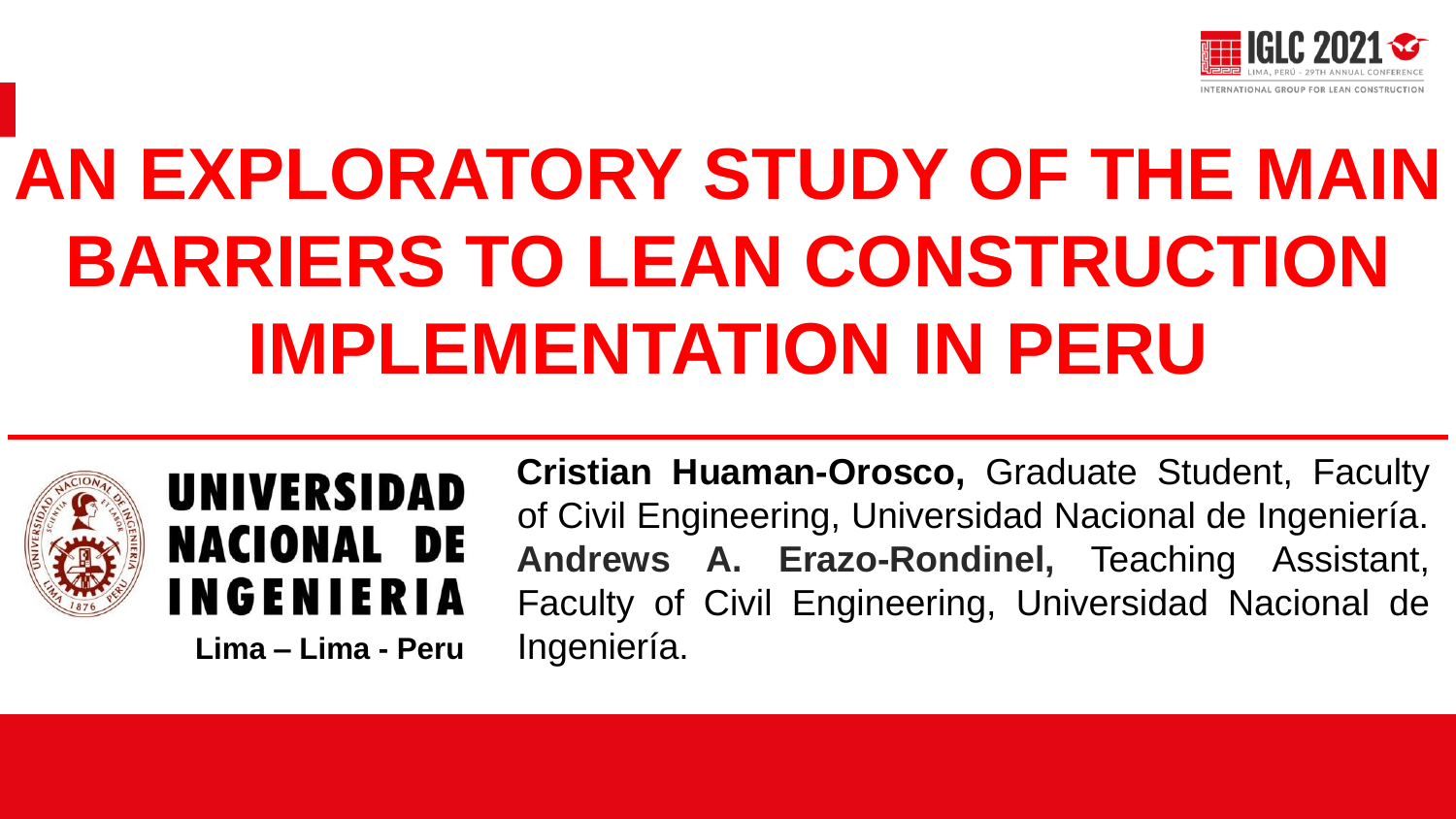

### **AGENDA**

- 1. Background and motivation
- 2. Literature Review: Barriers of lean implementation
- 3. Survey: Ranking of barriers
- 4. Conclusions and outlook

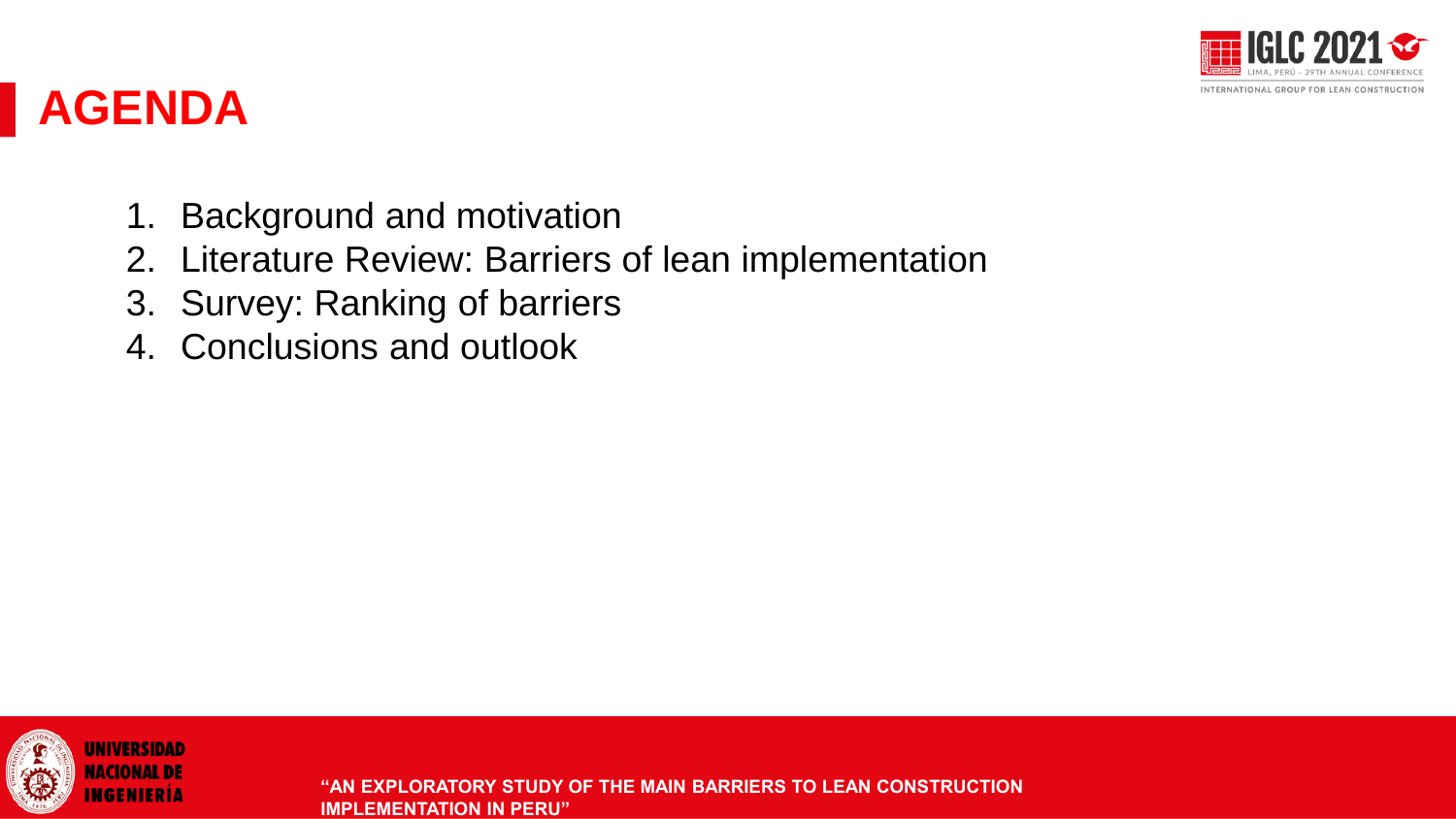

## **BACKGROUND AND MOTIVATION**

**High share of non-value adding activities in the construction industry requires strategies to minimize waste** 



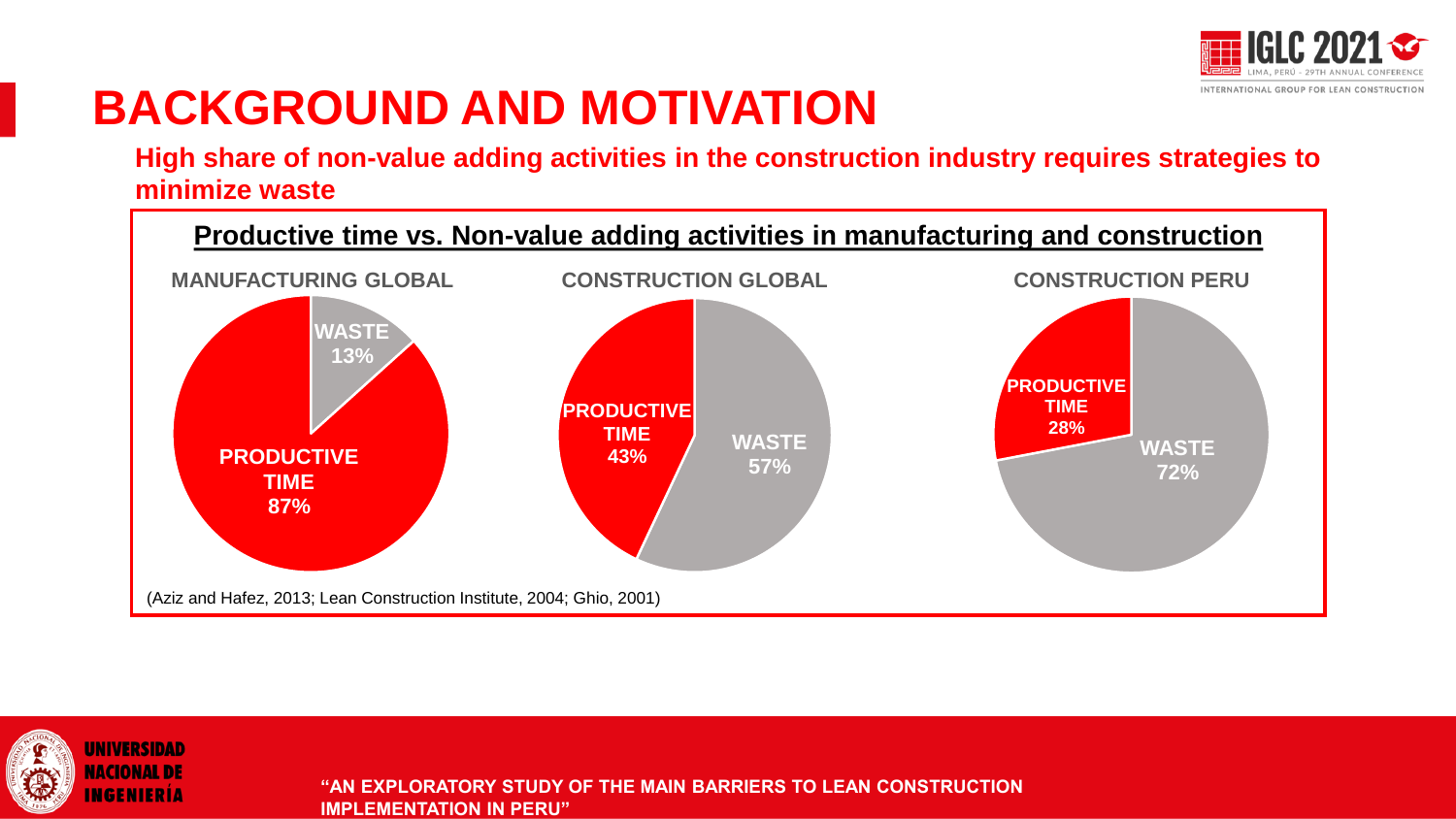

## **BACKGROUND AND MOTIVATION**

#### **To get the most out of lean construction: you need to overcome barriers**



(Almanei et al. 2017; Murguia 2019; Bashir et al. 2015)

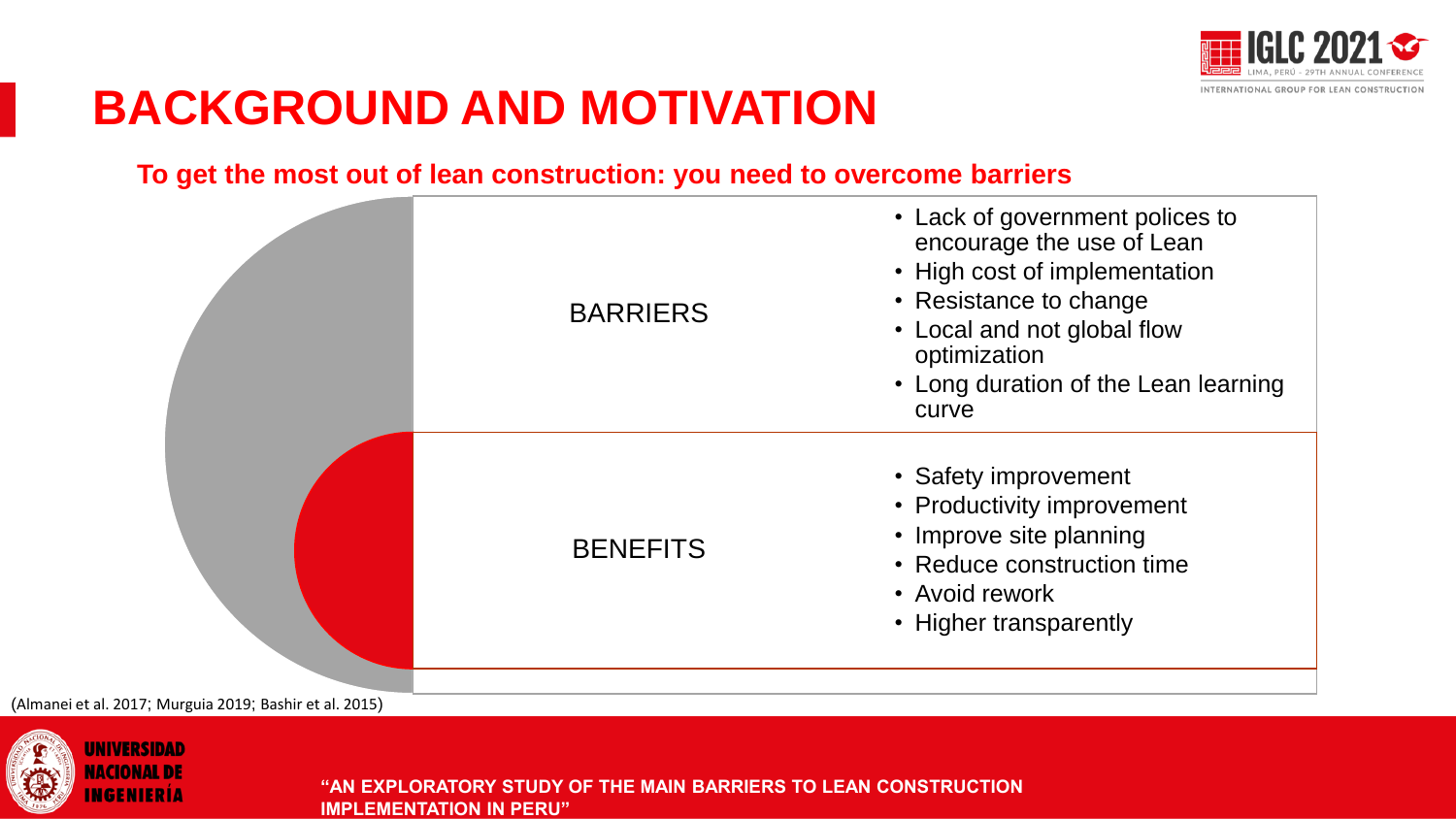## **Research methods to identify barriers of lean implementation**





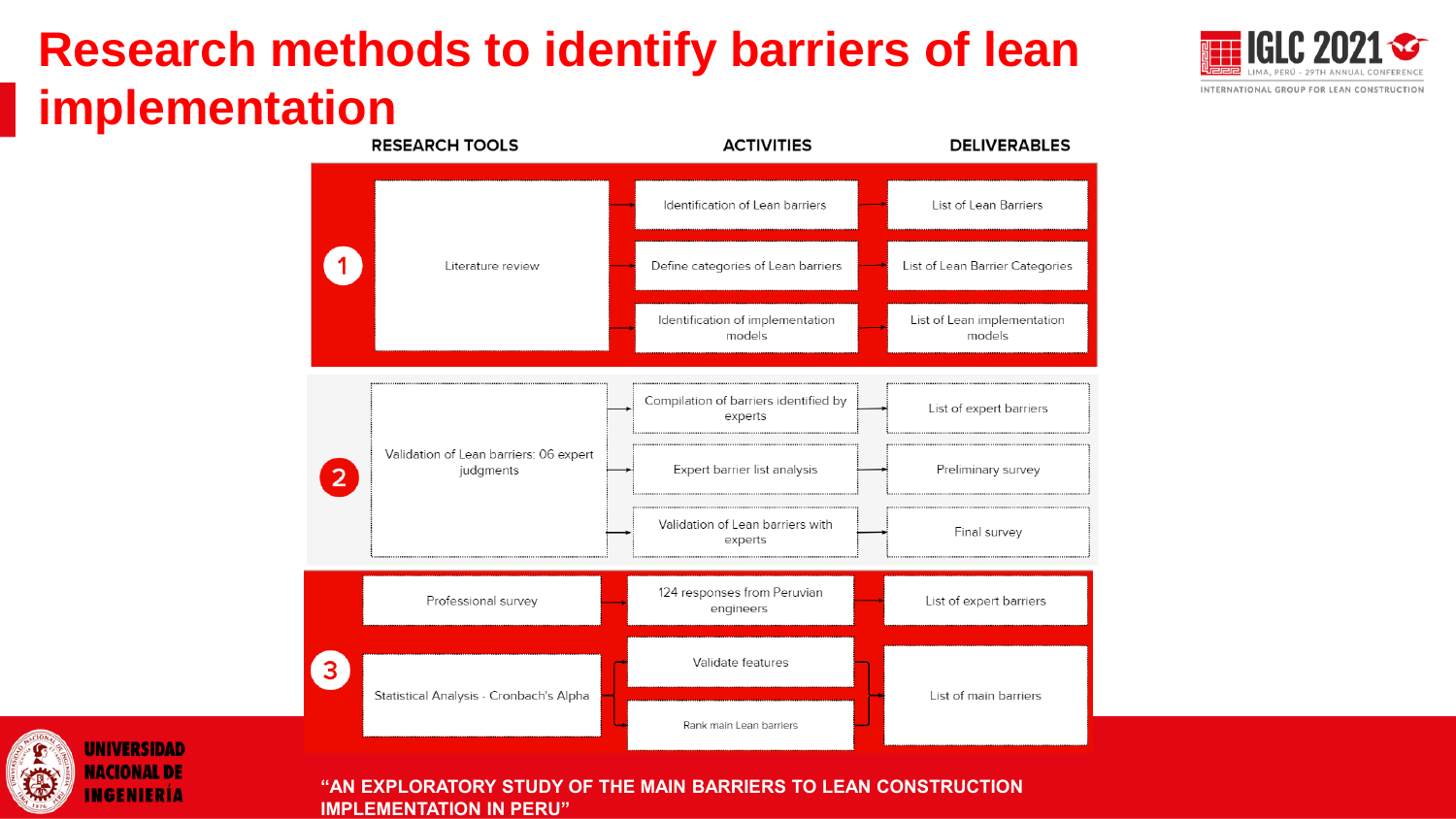

## **LITERATURE REVIEW(1/3)**

### Literature review

- Keywords: "barriers, challenges, factor influencing, lean construction implementation".
- Databases suche as : Google Schoolar, IGLC papers, Sciencedirect, Asce library, Lean Construction Journal, Peruvian Institutional Research Repository.
- 93 papers review
- 68 lean barriers identified

### Discussion with experts

- Semi-structured zoom interviews
- Experts with more than 12 years of experience in implementing Lean
- 01 expert per industry
- 05 barriers identified with experts

### **32** barriers prioritized with the experts for the study

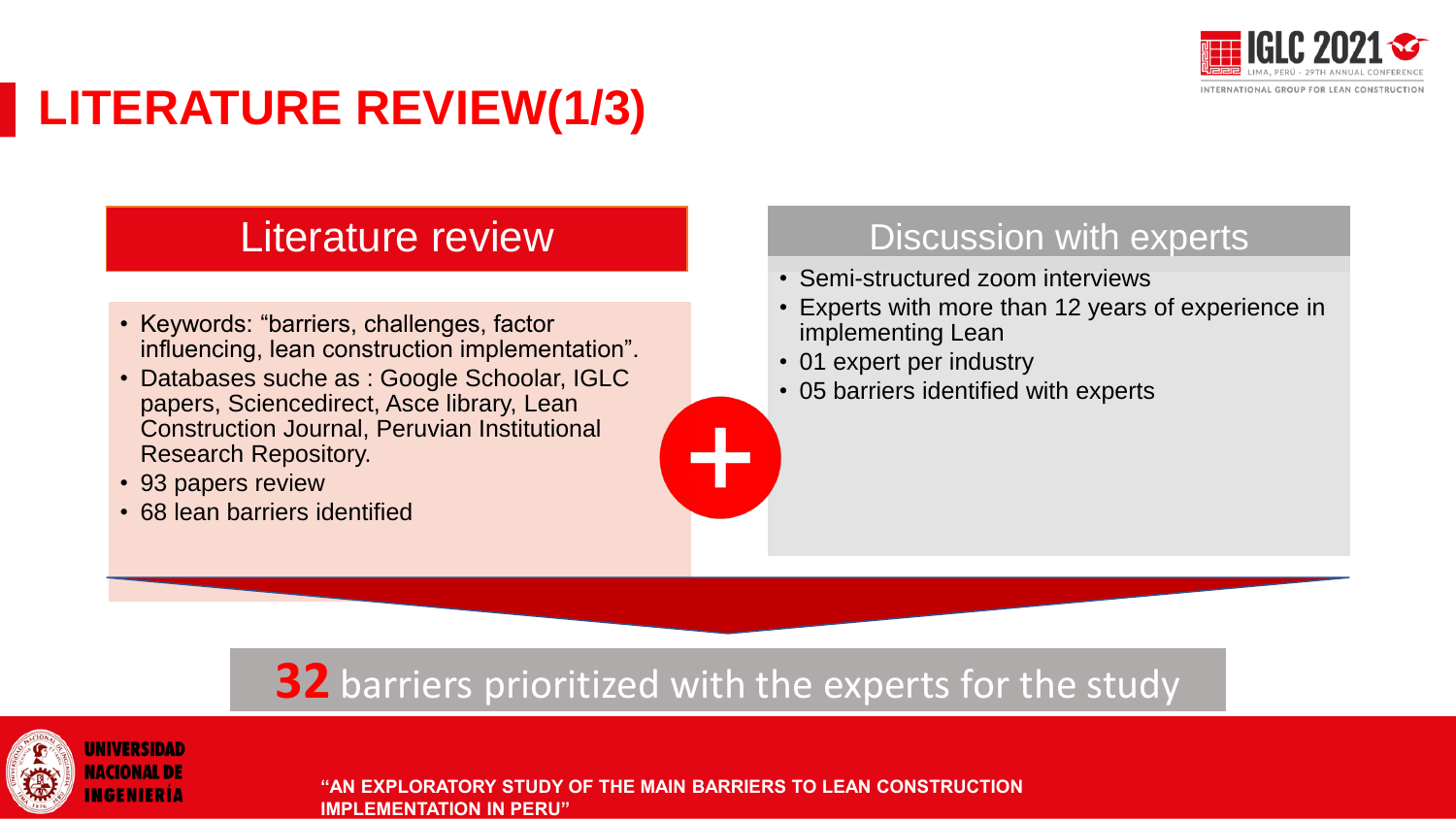

## **LITERATURE REVIEW(2/3)**



(Salvatierra et. al 2015, triangle GEPUC)

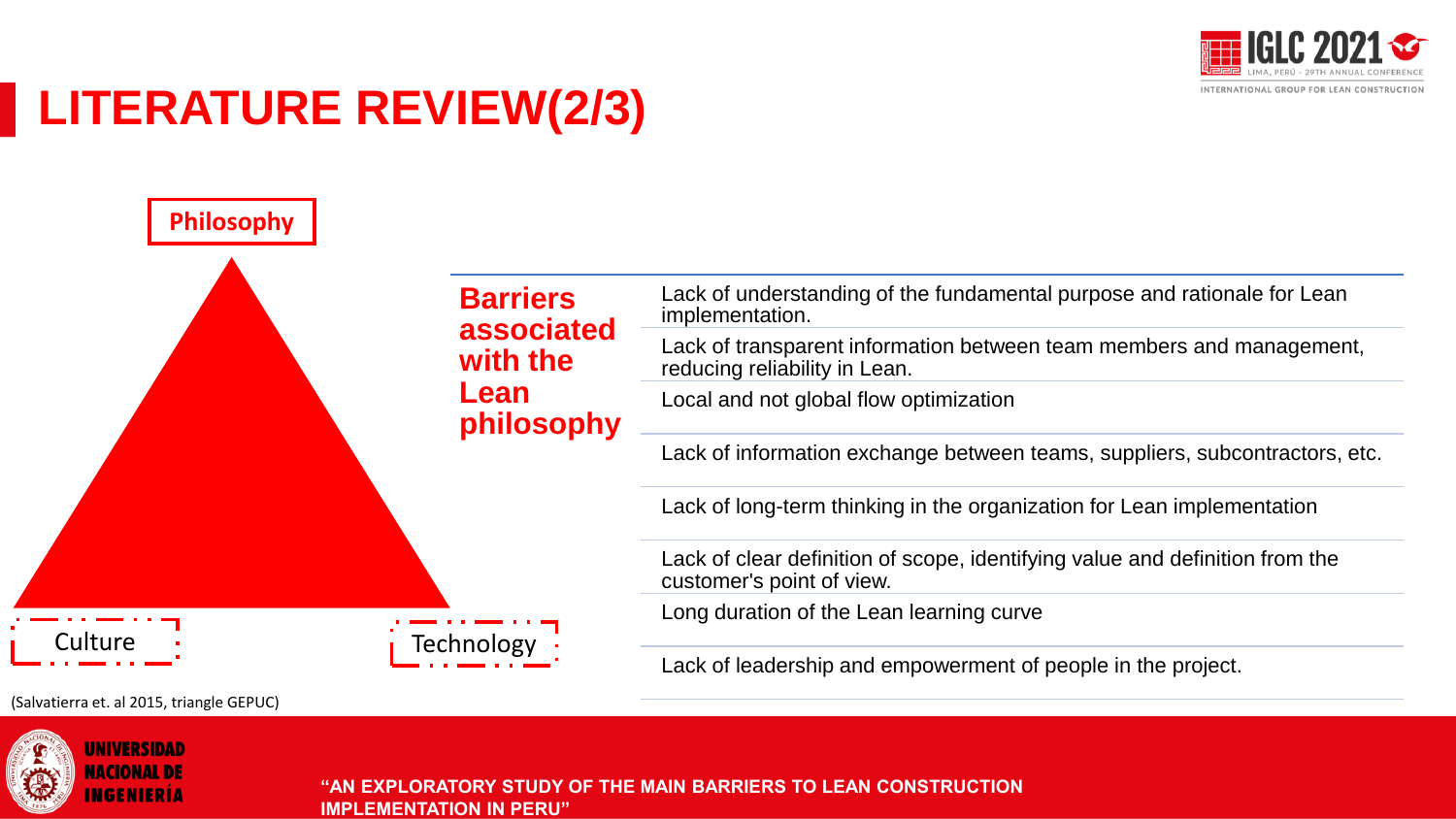

## **LITERATURE REVIEW(3/3)**

|                                       | <b>Barriers</b>                     | Lack of centralized, stored, and shared information to generate a continuous<br>improvement cycle.                                              |  |  |
|---------------------------------------|-------------------------------------|-------------------------------------------------------------------------------------------------------------------------------------------------|--|--|
| Philosophy                            | associated with<br>the lean culture | Incorrect selection of Lean tools                                                                                                               |  |  |
|                                       |                                     | Ease of communication from top management with improvement initiatives.                                                                         |  |  |
|                                       |                                     | Resistance to change of people in the organization                                                                                              |  |  |
|                                       | <b>Barriers</b>                     | Lack of self-criticism to learn from mistakes and identify problems                                                                             |  |  |
|                                       | associated whit                     | Lack of improvement culture throughout the organization                                                                                         |  |  |
|                                       | the lean tools                      | Inability to measure team performance and progress                                                                                              |  |  |
|                                       |                                     | Lack of advance work planning and realistic scheduling using Lean tools                                                                         |  |  |
|                                       |                                     | Lack of time to implement Lean in ongoing projects                                                                                              |  |  |
|                                       |                                     | Lack of collaboration of all project stakeholders at all levels and early stages of design and production<br>(suppliers, subcontractors, etc.). |  |  |
|                                       |                                     | People use tools without supporting them with culture and philosophy.                                                                           |  |  |
| <b>Technology</b><br><b>Culture</b>   | <b>Other barriers</b>               | Replicating the Lean strategy of another organization                                                                                           |  |  |
|                                       | related to lean                     | Lack of top management commitment to the implementation                                                                                         |  |  |
|                                       | implementation.                     | Lack of knowledge and experience of                                                                                                             |  |  |
| <b>OTHERS</b>                         |                                     | Lack of collaborative work between academia and the construction industry                                                                       |  |  |
| atierra et  al 2015  triangle GFPLIC) |                                     | High cost of implementation                                                                                                                     |  |  |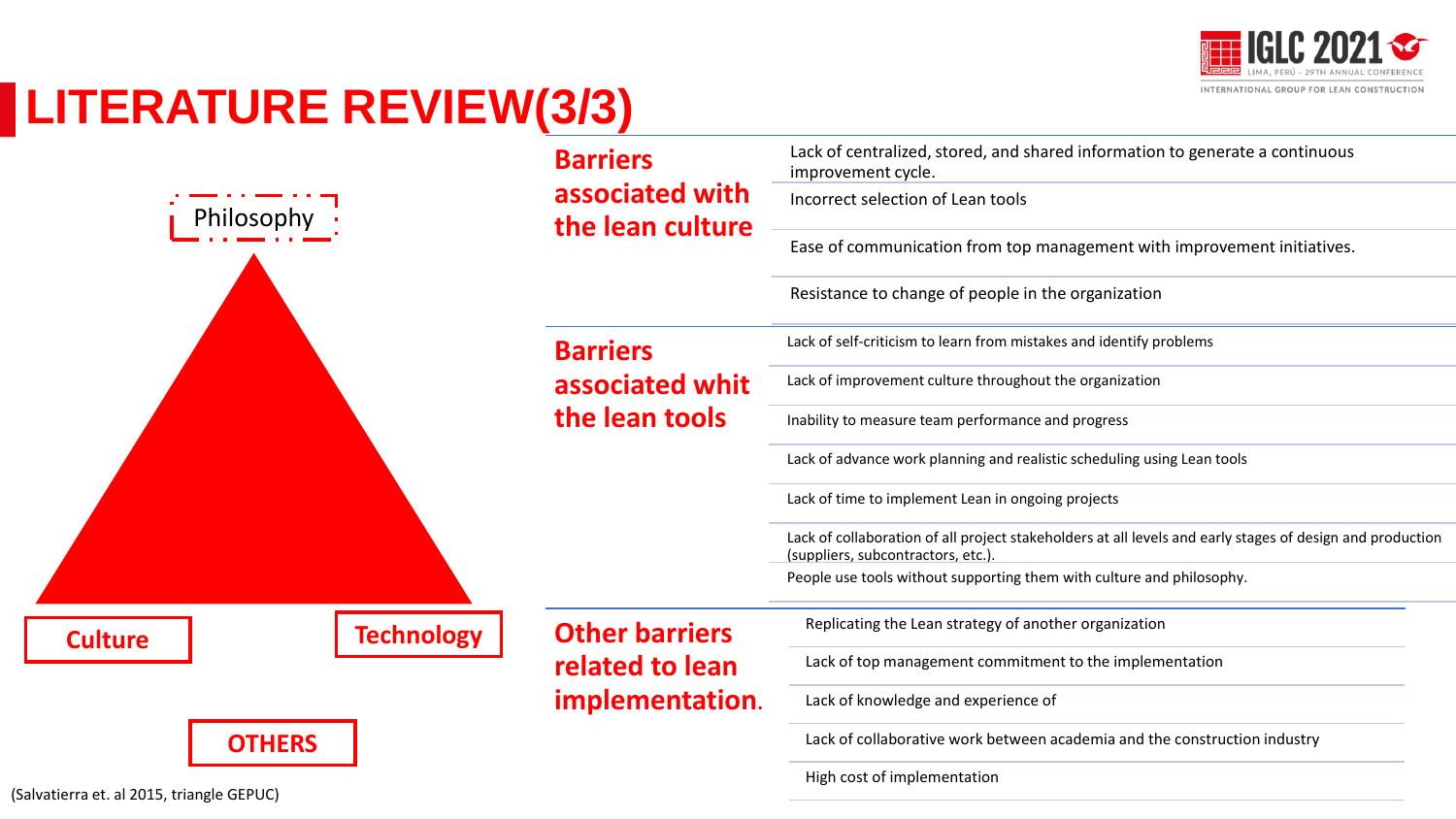

### **SURVEY: RANKING OF BARRIERS**

#### **Profile survey**



**1** 1 to 5 years  $\blacksquare$  6 ti 10 years  $\blacksquare$  11 to 15 years  $\blacksquare$  15 to 20 years  $\blacksquare$  more than 20 years

124 lean Peruvian practicing engineers responded to the survey



Questions with positive or neutral syntaxes so as not to influence or sympathize with answers.

#### **Method of evaluation 1–5 point Likert scale**

**Rate the frequency with which you experience the practices mentioned above …**

| 1<br><b>Never</b>                                                                                        | $\overline{2}$<br><b>Rarely</b> | 3<br><b>Occasiona</b><br><b>Ily</b> |       | 4<br><b>Frequentl</b><br>У | 5<br><b>Very</b><br>frequently                               |
|----------------------------------------------------------------------------------------------------------|---------------------------------|-------------------------------------|-------|----------------------------|--------------------------------------------------------------|
|                                                                                                          | $N$ unca=1                      | Raramente=2                         | $=$ 3 | $=4$                       | Muy<br>Ocasionalmente Frecuentemente frecuentemente<br>$=$ 5 |
| Realiza continuamente<br>retroalimentación de<br>las actividades diarias<br>con su equipo.               |                                 |                                     |       |                            |                                                              |
| Las personas de su<br>equipo proponen<br>continuamente mejoras<br>para su trabajo.                       |                                 |                                     |       |                            |                                                              |
| La empresa usa<br>indicadores para medir<br>el rendimiento y<br>progreso de los<br>equipos del proyecto. |                                 |                                     |       |                            |                                                              |

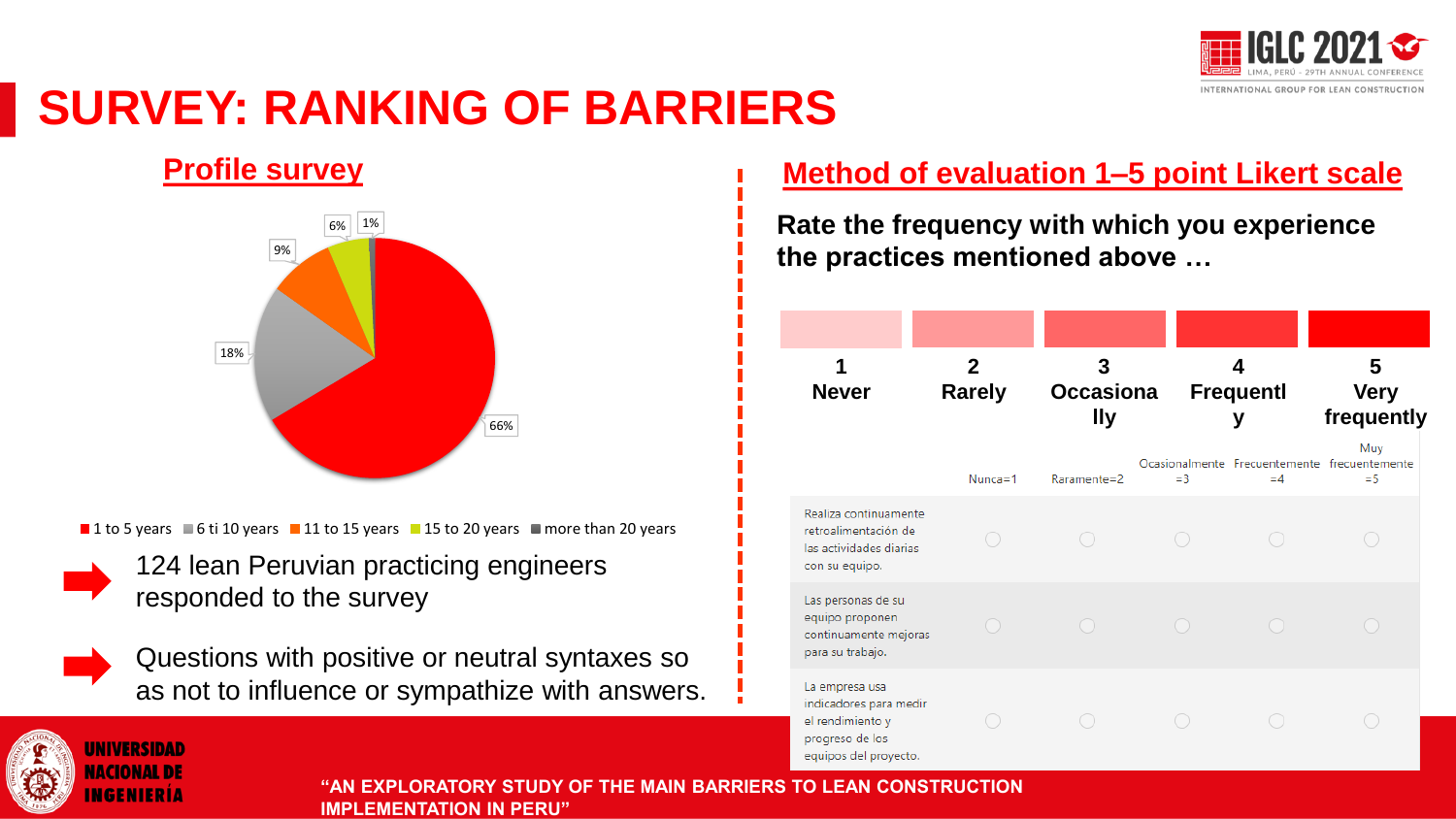

## **SURVEY: RANKING OF BARRIERS**



#### **Ranking results – Top 5 barriers of lean implementation**

| <b>Variable</b>                                           | Ran<br>$\mathbf k$ |
|-----------------------------------------------------------|--------------------|
| Lack of government policies to encourage the use of Lean. | 1                  |
| Lack of collaborative work between academia and the       | 2                  |
| construction industry.                                    |                    |
| High cost of implementation                               | 3                  |
| Low empowered capacity of people in the organization      | $\overline{4}$     |
| delays decision making.                                   |                    |
| Low knowledge of Lean among university graduates.         | 5                  |

(Salvatierra et. al 2015, triangle GEPUC)

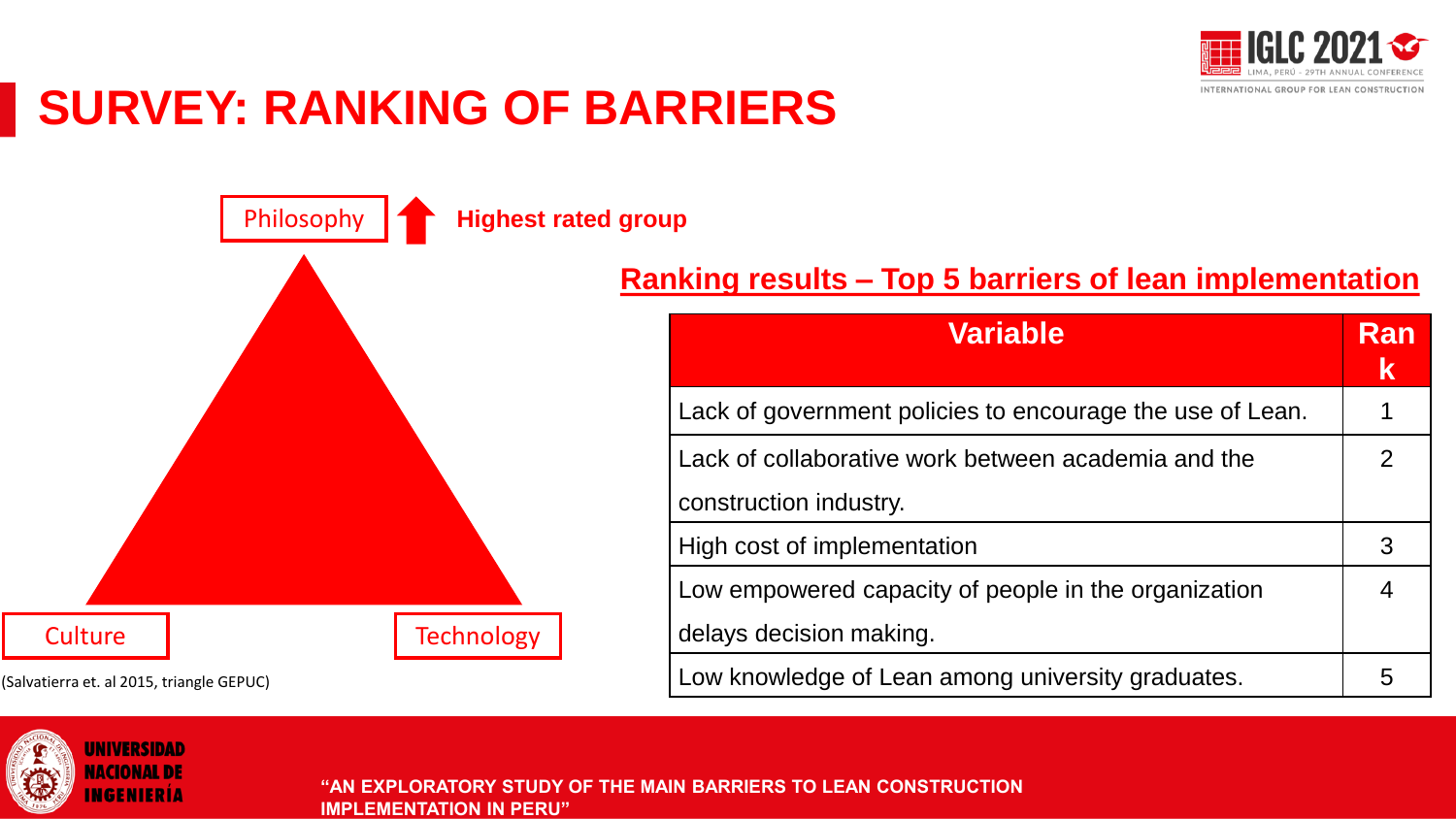

## **CONCLUSIONS AND OUTLOOK**

### Lessons learned

- The Peruvian State must adapt the contracting laws to allow flexibility to lean projects.
- Understanding the Lean philosophy by workers is still complex in Peruvian industry.
- Collaboration between academia and companies can reduce many barriers.
- The implementation of lean is possible if we all contribute, know each other, inform ourselves and work as a team.

### **Outlook**

- Generate and propose a roadmap.
- Study of the level of Lean maturity in university students.
- Lean perception study on suppliers, customers, subcontractors, etc.
- Generate and propose a roadmap for implementing Lean in the public sector.

**This study is part of a macro study to propose a roadmap for Peru. Identifying the root causes of barriers is fundamental to improve construction in general and to execute projects more successfully.**

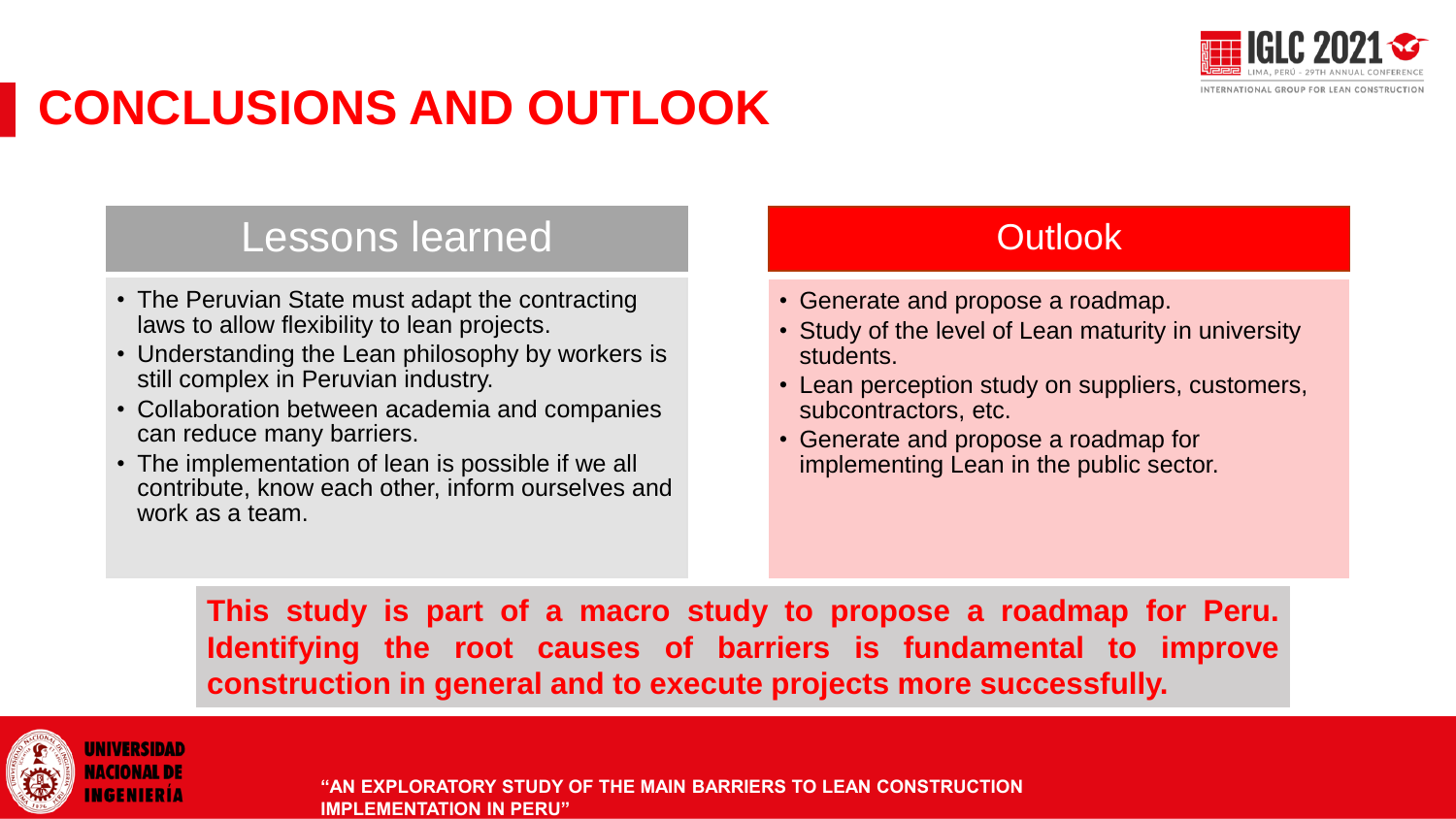

### **REFERENCES**

- Almanei, M., Salonitis, K., y Xu, Y. (2017). "Lean Implementation Frameworks: The Challenges for SMEs". Procedia CIRP, The Author(s), 63, 750–755.
- Aziz, R.F., Hafez, S.M. (2013). "Applying lean thinking in construction and performance improvement," Alexandria Engineering Journal, 52(4), 679–695.
- Bashir, A., Suresh, S., Oloke, D., Proverbs, D., y Gameson, R. (2015). "Overcoming the Challenges facing Lean Construction Practice in the UK Contracting Organizations". International Journal of Architecture, Engineering and Construction.
- Ghio, V. (2001). Construction Site Productivity. Pontificia Universidad Católica del Perú, Lima.
- Lean Construction Institute (LCI) (2004). "What is Lean Construction?." <http://www.leanuk.leanconstruction.org/whatis.htm> (Feb 24, 2018).
- Murguia, D. (2019). "Factors Influencing the Use of Last Planner System Methods: An Empirical Study in Peru". Proc. 27th Annual Conference of the International Group for Lean Construction, Dublin, Ireland.
- Salvatierra, J. L., López, A., Alarcon, L. F., y Velásquez, X. (2015). "Lean Diagnosis for Chilean Construction Industry: Towards More Sustainable Lean Practices and Tools". Proc. 23rd Annual Conference of the International Group for Lean Construction, Perth, Australia.